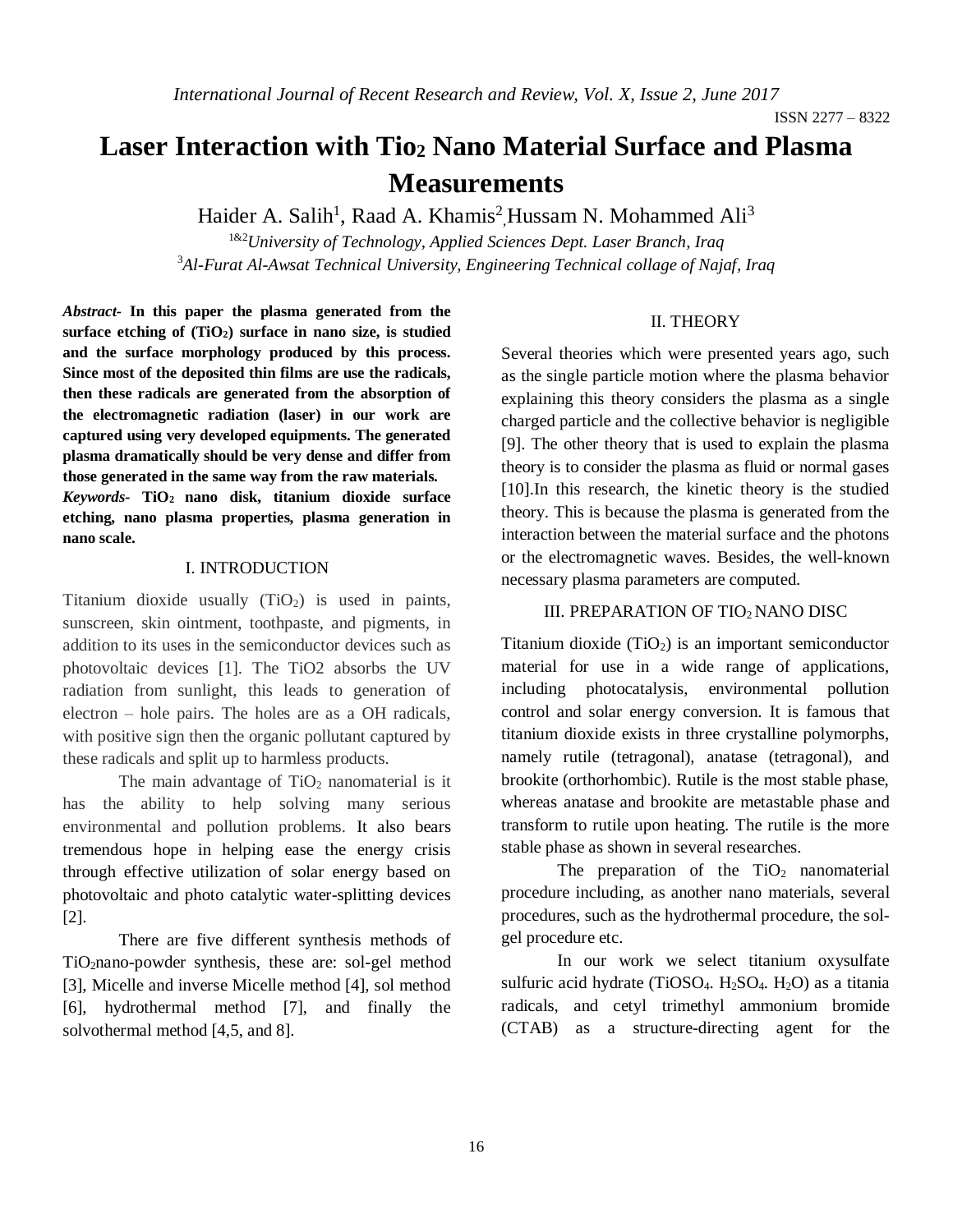preparation of titania. Both TiOSO<sup>4</sup> and CTAB are cheap and common materials for industries and are available in the local markets and labs. After simply mixed together at a lower range of temperatures (30–  $60^{\circ}$ C), hexagonal-structured assemblies of nano crystalline titania were formed through hydrolysis of TiOSO<sup>4</sup> promoted by CTAB spherical micelles and condensation process (named as  $Hex-ncTiO<sub>2</sub>/CTAB$  as nano skeleton).

Cetyl trimethyl ammonium bromide (CTAB) was used as template material. Titanium oxysulfate sulfuric acid complex hydrate  $(TiOSO<sub>4</sub>, H<sub>2</sub>SO<sub>4</sub>, H<sub>2</sub>O)$ was used as titania precursor. Hydrochloric acid (HCl) aqueous solutions were used as solvents in the hydrothermal procedure.  $CTAB/TiO<sub>2</sub>$  hexagonal structures were prepared in the following procedures:

A concentration of  $2.4 \text{ g TiOSO}_4$  was mixed with 25 mL H<sub>2</sub>O under constant magnetic stirring until the mixed solution turned into colorless solution at  $50^{\circ}$ C, and then 20 mL CTAB (40 mM) was added into the colorless solution and hold statically for 24 h at 50°C. The product obtained was filtered, washed with distilled water for several times, and dried at  $120^{\circ}$ C a day.

Hydrochloric acid aqueous solutions with different concentrations were initially prepared from concentrated HCl with distilled  $H_2O$ , including  $0.1-7$ M. Subsequently,  $0.5$  g Hex-ncTiO<sub>2</sub>/CTAB nanoskeleton was dispersed in 30 mL of the HCl aqueous solutions with stirring for 30 minutes, and then transferred into 50-mL container of a Teflon-lined stainless steel autoclave. The autoclave was heated and maintained at  $150^{\circ}$ C for 24 h and then cooled to room temperature. The precipitate was collected, centrifuged, washed with distilled water for several times, and then dried in a vacuum oven overnight at  $60^{\circ}$ C. The produced nano  $(TiO<sub>2</sub>)$  material is in the range of 75-80 nm according to the SEM image.

The resulted nano  $TiO<sub>2</sub>$  was tested in surface morphology only scanned using the SEM and ensured that the resulted material is in the nano size.



Fig. 1. TiO<sub>2</sub> nanopowder after preparation in the lab.

TiO2nanopowder is converted to a disc with pressing 2 grams under 1.5-2 Ton. The diameter of the produced disc does not exceeds 2 cm according to the diameter of the templet in sue. This disc is then irradiated by Nd:YAG laser (1064 nm, 700 mJ 220 Vac, 1 Hz) under vacuum  $(10^{-3} \text{mHg})$ .

According to the previous then the work includes three different steps, these are: preparation of the nanomaterial, preparation of the vacuum chamber, and irradiation by the laser and generation of the plasma.

The most important point in this search is the plasma generated under vacuum; this is because this plasma is generated from a nanomaterial not from the raw material. The generated plasma required to be measured and this process needs to a Langmuir probe. This probe also is prepared in the lab using the tungsten material, and an electronically circuit connected to storage oscilloscope. Then the resulted signal gives the I-V characteristics of the probe which is the plasma diagnostic procedure.

Since the laser radiation hits the TiO2 nano surface then the laser energy is transferred to the material, and the electrons and other particles (such as atoms and molecules) as soon as laser delivered the required energy. These particles or sparkles as shown in fig. (2) are the radicals of the thin film deposited on the vacuum chamber walls. These radicals are shown as sparkles on the vacuum chamber.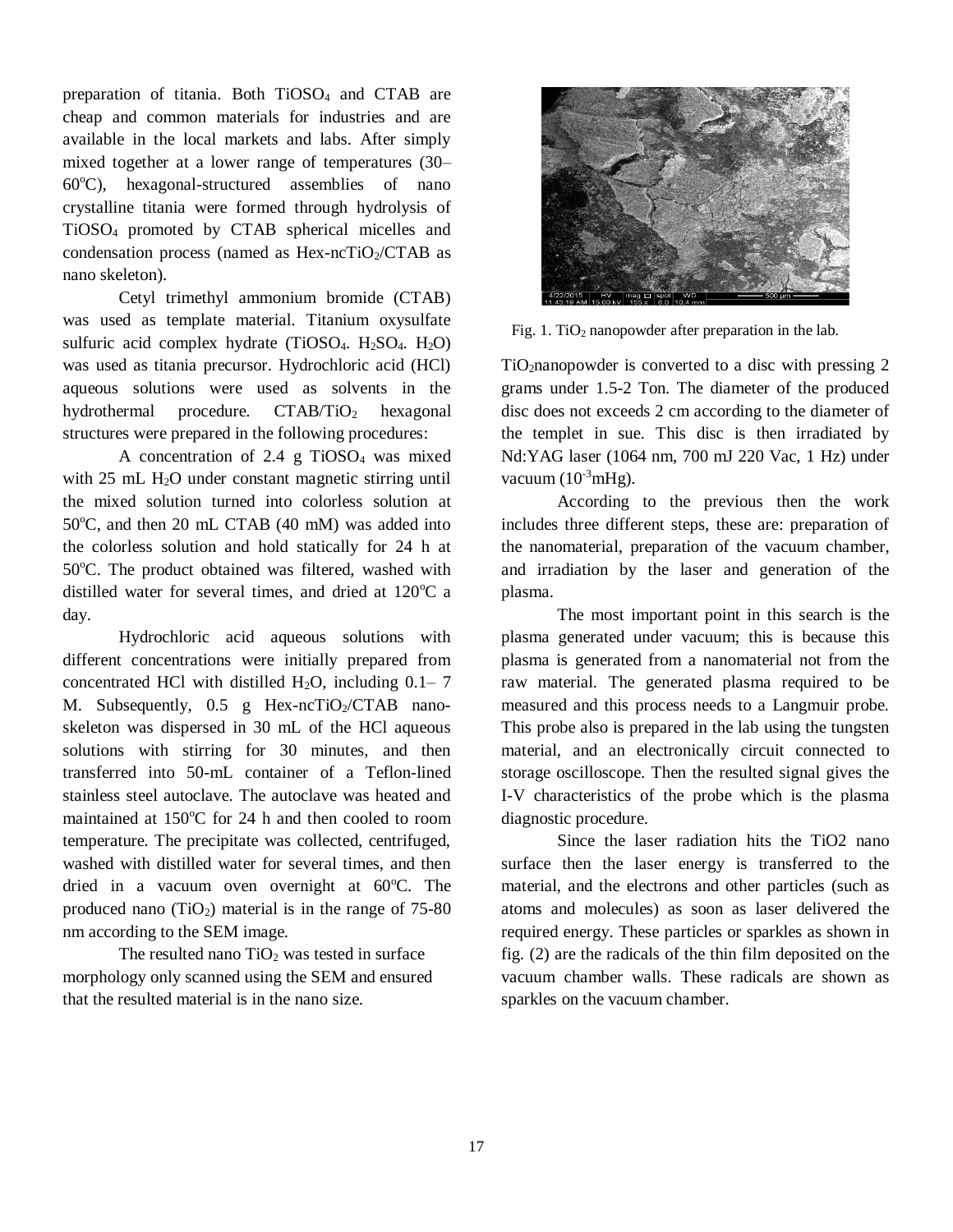These sparkles includes in addition to the electrons which are accumulated on the probe surface the positive ions (molecules and atoms). The plasma then is generated after these sparkles are flying on the surrounding environment of the sample. Fig.  $(2 \text{ a})$ shows a small amount of the sparkles where a small amount of the laserenergy is delivered to the material surface, then these sparkles are increased as time is increased also these sparkles are continue even the plasma is generated.



Fig. (2- a) Sparkles generation due to the Nd:YAG laser etching of TiO<sub>2</sub>nano disc. These sparkles are the radicals for the nano thin film.



Fig. (2-b) The radicals starts increases while the laser pulse start forwarding



Fig. (2-c) Little before the plasma generation



Fig. (2-d) The plasma generation due to the laser etching of TiO<sup>2</sup>

The generated plasma then is measured using the classical method (Longmuir probe) where the probe is immersed at the center of the generated plasma (about 5 mm from the sample). This probe gives the I-V characteristics shown below.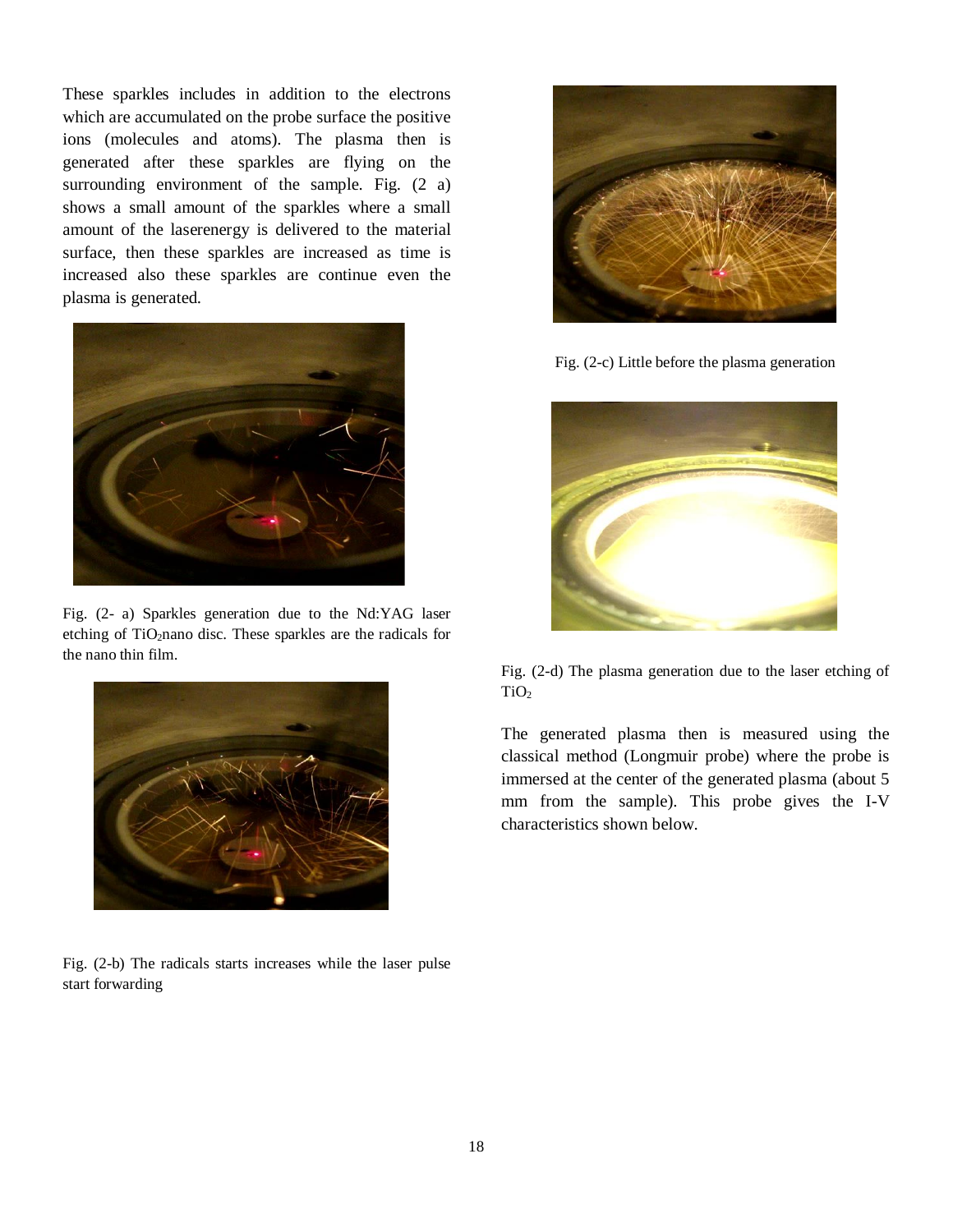

Fig. (3) The I-V characteristics of the Langmuir probe which is used in the experiment.

# V. RESULTS AND DISCUSSIONS

According to Fig. (3) it is possible to compute all the plasma parameters which are famous at the physics medium. The floating potential (*fs*) and depending on fig. (3) above is estimated to be (9 volt) and then the electron temperature can be calculated according to F.F. Chen as:

$$
V_f = -\frac{kT_e}{e} \ln \left(\frac{m_i}{4\pi m_e}\right)^{1/2} \dots (1)
$$

where the term of  $(ln\left(\frac{m_i}{1-\epsilon}\right))$  $\left(\frac{m_i}{4\pi m_e}\right)^{1/2}$  and according to the boundary conditions is possible to considered as (1). Then the remaining term is  $(V_f = -\frac{kT_e}{g})$  $\frac{I_e}{e}$ ) which gives the electron temperature where:

 $T_e = 8.995 \text{ eV}.$ 

The probe cross section area is given by:

$$
A = \pi r^2 \dots (2)
$$

 $(A = \pi r^2 = 1.767 \times 10^{-6} m^2)$  then the plasma density can be easily calculated where the saturation current can be conclude from the I-V characteristics ( $I_{es} = 0.9$  mA) and then:

 $n_e = 1.597 \times 10^{30} \text{ m}^3 \text{ or } 1.597 \times 10^{32} \text{ cm}^3.$ 

Figures (4) shows the system which is used in this experiment.



Fig. (4) The system which is used to generate the required plasma from the etching of TiO<sub>2</sub>nano disk by Nd:YAG laser pulses (1064 nm, 700 mj)

## VI. CONCLUSIONS

The  $TiO<sub>2</sub>$  nanoparticles are successfully prepared using the CTAB where the produced phases appeared takes place in two types the anatase, rutile. The most stable phase is the rutile and the cetyltrimethylammonium bromide is used as a template for the  $TiO<sub>2</sub>$  nanomaterial preparation. The laser which is used is (Nd:YAG 1064 nm 700 mj) as an agent for the preparation of the nano thin film and generation of the radicals.

The plasma generated in this experiment is differing also form this generated from the raw material while, this is clear from the electron temperature where in the raw materials  $(T_e)$ doesn't exceed more than 2-3 eV, while in this experiment it close to be 9 eV. The other parameter is the electron density which is increased more to be in the range of  $(10^{30} \text{ m}^3)$  which gives an idea about the huge number of free electrons in the vacuum.

I-V characteristics of the plasma probe (Langmuir probe) stay same at all time. The generated plasma is denser than those produced by the conventicle